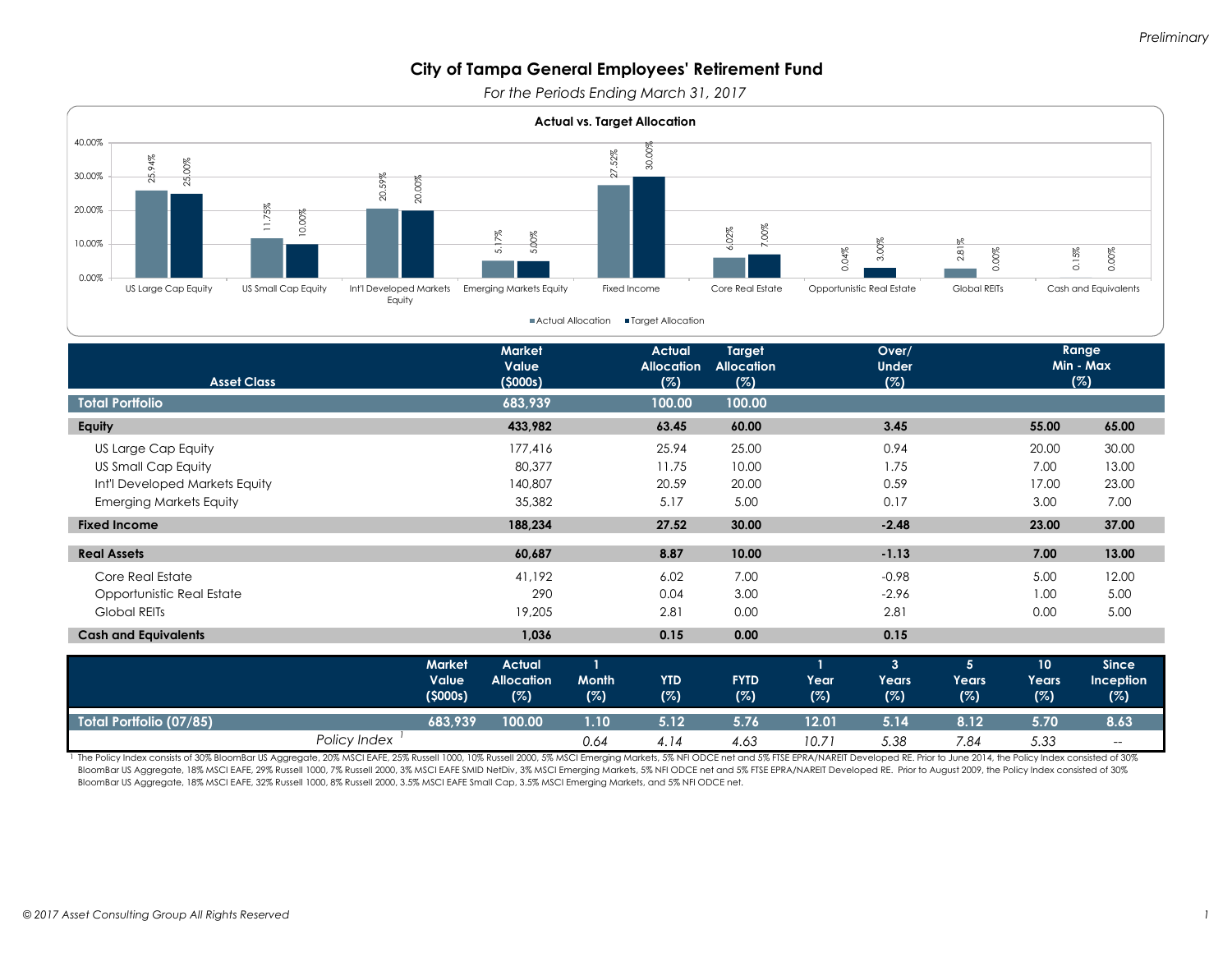*For the Periods Ending March 31, 2017*

|                                                                 | <b>Market</b><br>Value<br>(5000s) | <b>Actual</b><br><b>Allocation</b><br>(%) | Month<br>(%)    | <b>YTD</b><br>(%) | <b>FYTD</b><br>(%) | Year<br>(%)    | $\mathbf{3}$<br>Years<br>(%) | 5 <sup>1</sup><br>Years<br>(%) | 10<br>Years<br>(%) | <b>Since</b><br><b>Inception</b><br>(%) |
|-----------------------------------------------------------------|-----------------------------------|-------------------------------------------|-----------------|-------------------|--------------------|----------------|------------------------------|--------------------------------|--------------------|-----------------------------------------|
| <b>Total Portfolio (07/85)</b>                                  | 683,939                           | 100.00                                    | 1.10            | 5.12              | 5.76               | 12.01          | 5.14                         | 8.12                           | 5.70               | 8.63                                    |
| Policy Index                                                    |                                   |                                           | 0.64            | 4.14              | 4.63               | 10.71          | 5.38                         | 7.84                           | 5.33               | $\overline{\phantom{m}}$                |
| US Large Cap Equity (04/02)<br>Russell 1000                     | 177,416                           | 25.94                                     | 0.42<br>0.06    | 7.07<br>6.03      | 12.24<br>10.09     | 22.18<br>17.43 | 10.49<br>9.99                | 14.43<br>13.26                 | 8.34<br>7.58       | 8.29<br>7.36                            |
| US Small Cap Equity (01/99)<br>Russell 2000                     | 80,377                            | 11.75                                     | 0.87<br>0.13    | 4.52<br>2.47      | 14.22<br>11.52     | 28.07<br>26.22 | 7.23<br>7.22                 | 13.41<br>12.35                 | 8.06<br>7.12       | 11.32<br>8.17                           |
| Non US Equity (03/03)<br>Non US Equity Index <sup>2</sup>       | 176,189                           | 25.76                                     | 3.10<br>2.80    | 8.24<br>8.20      | 6.26<br>6.74       | 12.27<br>13.40 | 0.09<br>1.09                 | 4.79<br>5.79                   | 2.35<br>1.80       | 8.64<br>9.21                            |
| Fixed Income (10/84)<br><b>BloomBar US Aggregate</b>            | 188,234                           | 27.52                                     | 0.31<br>$-0.05$ | 2.06<br>0.82      | $-1.95$<br>$-2.18$ | 0.76<br>0.44   | 1.99<br>2.68                 | 2.41<br>2.34                   | 4.46<br>4.27       | 6.70<br>7.23                            |
| Real Assets (07/02)<br>Real Assets Composite Index <sup>3</sup> | 60,687                            | 8.87                                      | 0.25<br>$-0.71$ | 1.19<br>1.16      | 0.10<br>$-0.66$    | 3.52<br>3.88   | 8.07<br>8.40                 | 9.01<br>9.60                   | 5.08<br>3.94       | 8.13<br>$-\!$                           |
| Cash and Equivalents (06/93)<br>US T-Bills 90 Day               | 1,036                             | 0.15                                      | 0.02<br>0.02    | 0.03<br>0.10      | 0.12<br>0.19       | 0.24<br>0.36   | 0.30<br>0.17                 | 0.23<br>0.14                   | 0.90<br>0.69       | 2.92<br>2.68                            |

2 The Non US Equity Index consists of 80% MSCI EAFE and 20% MSCI Emerging Markets Index. Prior to June 2014, the Non U.S. Equity Policy Index consisted of 75% MSCI EAFE, 12.5% MSCI EAFE SMID NetDiv, and 12.5% MSCI Emerging

3 The Real Assets Composite Index consists of 50% NFI ODCE net and 50% FTSE EPRA/NAREIT Developed RE Index.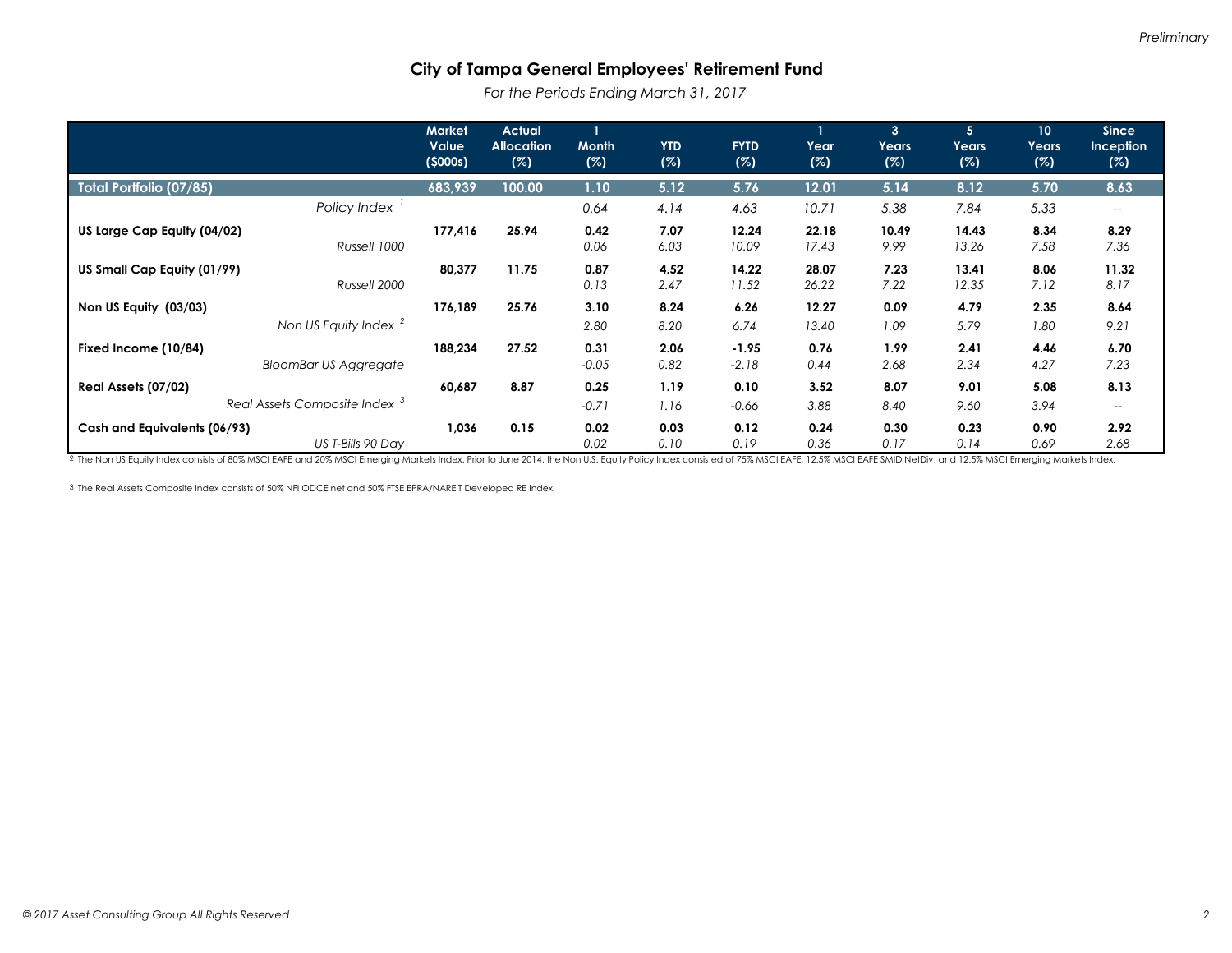*For the Periods Ending March 31, 2017*

|                                              | <b>Market</b>    | <b>Actual</b>            | 1                   |                   |                    |             | $\mathbf{3}$ | 5 <sup>5</sup> | 10 <sup>°</sup> | <b>Since</b>     |
|----------------------------------------------|------------------|--------------------------|---------------------|-------------------|--------------------|-------------|--------------|----------------|-----------------|------------------|
|                                              | Value<br>(5000s) | <b>Allocation</b><br>(%) | <b>Month</b><br>(%) | <b>YTD</b><br>(%) | <b>FYTD</b><br>(%) | Year<br>(%) | Years<br>(%) | Years<br>(%)   | Years<br>(%)    | Inception<br>(%) |
| US Large Cap Equity (04/02)                  | 177,416          | 25.94                    | 0.42                | 7.07              | 12.24              | 22.18       | 10.49        | 14.43          | 8.34            | 8.29             |
| Russell 1000                                 |                  |                          | 0.06                | 6.03              | 10.09              | 17.43       | 9.99         | 13.26          | 7.58            | 7.36             |
| Waddell & Reed Investment Management (12/04) | 89,186           | 13.04                    | 1.18                | 9.11              | 7.76               | 15.06       | 10.44        | 12.92          | 9.65            | 9.75             |
| Russell 1000 Growth                          |                  |                          | 1.16                | 8.91              | 10.01              | 15.76       | 11.27        | 13.32          | 9.13            | 9.00             |
| Dodge & Cox Incorporated (04/02)             | 88,230           | 12.90                    | $-0.32$             | 5.14              | 16.36              | 28.79       | 10.01        | 15.53          | 6.77            | 8.78             |
| Russell 1000 Value                           |                  |                          | $-1.02$             | 3.27              | 10.16              | 19.22       | 8.67         | 13.13          | 5.93            | 7.35             |
| US Small Cap Equity (01/99)                  | 80,377           | 11.75                    | 0.87                | 4.52              | 14.22              | 28.07       | 7.23         | 13.41          | 8.06            | 11.32            |
| Russell 2000                                 |                  |                          | 0.13                | 2.47              | 11.52              | 26.22       | 7.22         | 12.35          | 7.12            | 8.17             |
| WTC SC 2000 (01/99)                          | 42,856           | 6.27                     | 1.25                | 5.15              | 13.91              | 30.02       | 9.91         | 15.65          | 10.83           | 11.78            |
| Russell 2000                                 |                  |                          | 0.13                | 2.47              | 11.52              | 26.22       | 7.22         | 12.35          | 7.12            | 8.17             |
| <b>ClariVest Asset Management (07/07)</b>    | 17,865           | 2.61                     | 1.59                | 6.36              | 14.35              | 24.83       | 9.65         | 14.38          | $\sim$ $\sim$   | 6.74             |
| Russell 2000 Growth                          |                  |                          | 1.18                | 5.35              | 9.11               | 23.03       | 6.72         | 12.10          | 8.06            | 7.55             |
| LMCG Small Cap Value (07/16)                 | 19.656           | 2.87                     | $-0.60$             | 1.59              | 14.76              | $\sim$ $-$  |              | $\sim$ $\sim$  |                 | 20.88            |
| Russell 2000 Value                           |                  |                          | $-0.85$             | $-0.13$           | 13.93              | 29.37       | 7.62         | 12.54          | 6.09            | 24.03            |
| Non US Equity (03/03)                        | 176,189          | 25.76                    | 3.10                | 8.24              | 6.26               | 12.27       | 0.09         | 4.79           | 2.35            | 8.64             |
| Non US Equity Index <sup>2</sup>             |                  |                          | 2.80                | 8.20              | 6.74               | 13.40       | 1.09         | 5.79           | 1.80            | 9.21             |
| Int'l Developed Markets Equity               |                  |                          |                     |                   |                    |             |              |                |                 |                  |
| Marathon-London International Fund (08/15)   | 70,209           | 10.27                    | 1.97                | 6.61              | 5.36               | 8.98        |              | $\sim$ $\sim$  | н.              | 0.60             |
| <b>MSCI EAFE NetDiv</b>                      |                  |                          | 2.75                | 7.25              | 6.48               | 11.67       | 0.50         | 5.83           | 1.05            | $-0.16$          |
| <b>MSCI EAFE Value</b>                       |                  |                          | 2.93                | 6.21              | 10.69              | 16.73       | $-0.06$      | 6.15           | 0.63            | 0.03             |
| Fisher Investments (07/03)                   | 70,598           | 10.32                    | 3.54                | 8.11              | 7.64               | 13.91       | 1.64         | 5.97           | 3.10            | 8.18             |
| <b>MSCI EAFE</b>                             |                  |                          | 2.87                | 7.39              | 6.66               | 12.25       | 0.97         | 6.32           | 1.53            | 7.44             |
| <b>MSCI EAFE Growth</b>                      |                  |                          | 2.81                | 8.64              | 2.67               | 7.86        | 1.89         | 6.39           | 2.35            | 7.36             |
| <b>Emerging Markets Equity</b>               |                  |                          |                     |                   |                    |             |              |                |                 |                  |
| Aberdeen Asset Management (06/08)            | 35.382           | 5.17                     | 4.51                | 11.88             | 6.05               | 16.98       | 2.38         | 2.45           | $\sim$ $-$      | 4.97             |
| <b>MSCI Emerging Markets</b>                 |                  |                          | 2.55                | 11.49             | 6.93               | 17.65       | 1.55         | 1.17           | 3.05            | 0.09             |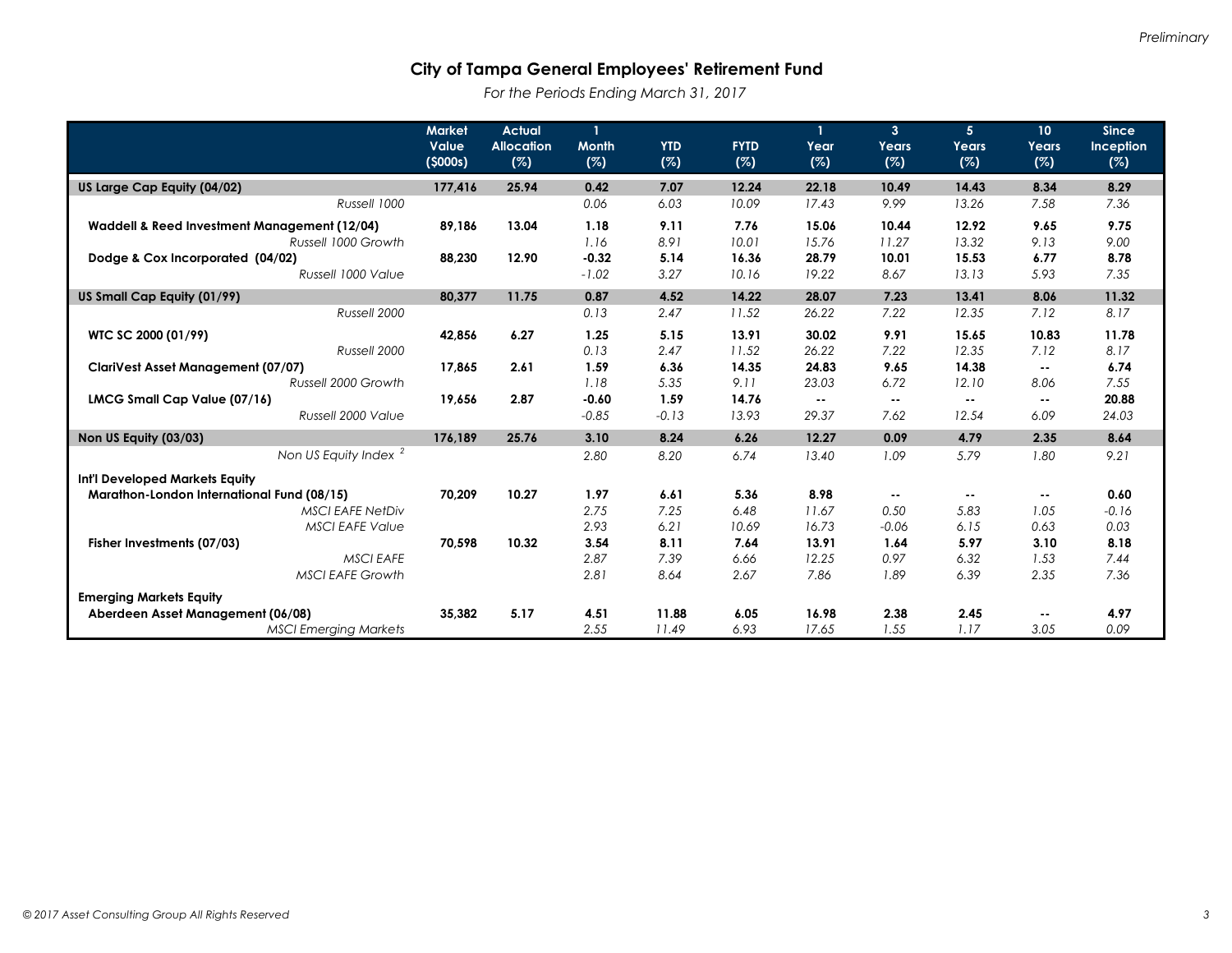*For the Periods Ending March 31, 2017*

|                                            | <b>Market</b><br>Value<br>(5000s) | <b>Actual</b><br><b>Allocation</b><br>(%) | <b>Month</b><br>(%) | <b>YTD</b><br>(%) | <b>FYTD</b><br>(%) | Year<br>(%) | 3 <sup>1</sup><br>Years<br>(%) | 5<br>Years<br>(%) | 10<br>Years<br>(%) | <b>Since</b><br><b>Inception</b><br>(%) |
|--------------------------------------------|-----------------------------------|-------------------------------------------|---------------------|-------------------|--------------------|-------------|--------------------------------|-------------------|--------------------|-----------------------------------------|
| Fixed Income (10/84)                       | 188,234                           | 27.52                                     | 0.31                | 2.06              | $-1.95$            | 0.76        | 1.99                           | 2.41              | 4.46               | 6.70                                    |
| <b>Barclays US Aggregate</b>               |                                   |                                           | $-0.05$             | 0.82              | $-2.18$            | 0.44        | 2.68                           | 2.34              | 4.27               | 7.23                                    |
| Taplin, Canida & Habacht (03/97)           | 68,708                            | 10.05                                     | $-0.03$             | 1.13              | $-1.46$            | 2.48        | 2.80                           | 2.94              | 4.73               | 5.69                                    |
| <b>BloomBar US Aggregate</b>               |                                   |                                           | $-0.05$             | 0.82              | $-2.18$            | 0.44        | 2.68                           | 2.34              | 4.27               | 5.28                                    |
| State Street Global Advisors (06/03)       | 59,450                            | 8.69                                      | $-0.05$             | 0.82              | $-2.18$            | 0.46        | 2.71                           | 2.37              | 4.39               | 4.07                                    |
| <b>BloomBar US Aggregate</b>               |                                   |                                           | $-0.05$             | 0.82              | $-2.18$            | 0.44        | 2.68                           | 2.34              | 4.27               | 4.00                                    |
| Brandywine (02/12)                         | 60,076                            | 8.78                                      | 1.08                | 4.42              | $-2.27$            | $-0.86$     | 0.45                           | 2.01              | $\sim$             | 1.87                                    |
| Citigroup World Govt Bond                  |                                   |                                           | 0.15                | 1.55              | $-7.11$            | $-3.65$     | $-1.20$                        | $-0.58$           | 3.03               | $-0.94$                                 |
| Real Assets (07/02)                        | 60,687                            | 8.87                                      | 0.25                | 1.19              | 0.10               | 3.52        | 8.07                           | 9.01              | 5.08               | 8.13                                    |
| Real Assets Composite Index <sup>3</sup>   |                                   |                                           | $-0.71$             | 1.16              | $-0.66$            | 3.88        | 8.40                           | 9.60              | 3.94               | $\overline{\phantom{a}}$                |
| <b>Core Real Estate</b>                    |                                   |                                           |                     |                   |                    |             |                                |                   |                    |                                         |
| <b>UBS Global Asset Management (09/00)</b> | 41,192                            | 6.02                                      | 1.15                | 1.15              | 2.63               | 6.23        | 10.08                          | 10.06             | 5.70               | 8.50                                    |
| NFI ODCE Net                               |                                   |                                           | 0.00                | 0.00              | 1.83               | 5.67        | 10.18                          | 10.58             | 4.46               | 7.16                                    |
| <b>Opportunistic Real Estate</b>           |                                   |                                           |                     |                   |                    |             |                                |                   |                    |                                         |
| Private Real Estate (06/04)                | 290                               | 0.04                                      | $-1.84$             | $-0.75$           | $-4.36$            | $-3.68$     | 18.41                          | 16.56             | $-0.93$            | 2.04                                    |
| <b>Global REITs</b>                        |                                   |                                           |                     |                   |                    |             |                                |                   |                    |                                         |
| CBRE Clarion (07/09)                       | 19,205                            | 2.81                                      | $-1.61$             | 1.31              | $-4.90$            | $-1.61$     | 4.39                           | 6.77              | $\sim$             | 11.28                                   |
| FTSE EPRA/NAREIT Dev RE                    |                                   |                                           | $-1.42$             | 2.30              | $-3.22$            | 1.86        | 6.18                           | 8.18              | 1.85               | 12.41                                   |
| Cash and Equivalents (06/93)               | 1,036                             | 0.15                                      | 0.02                | 0.03              | 0.12               | 0.24        | 0.30                           | 0.23              | 0.90               | 2.92                                    |
| <b>Private Real Estate Residual Cash</b>   | $\bf{0}$                          | 0.00                                      |                     |                   | $\sim$             | --          |                                |                   |                    |                                         |

Dates behind managers reflect the first full month of performance.

FYTD: Fiscal year ending September.